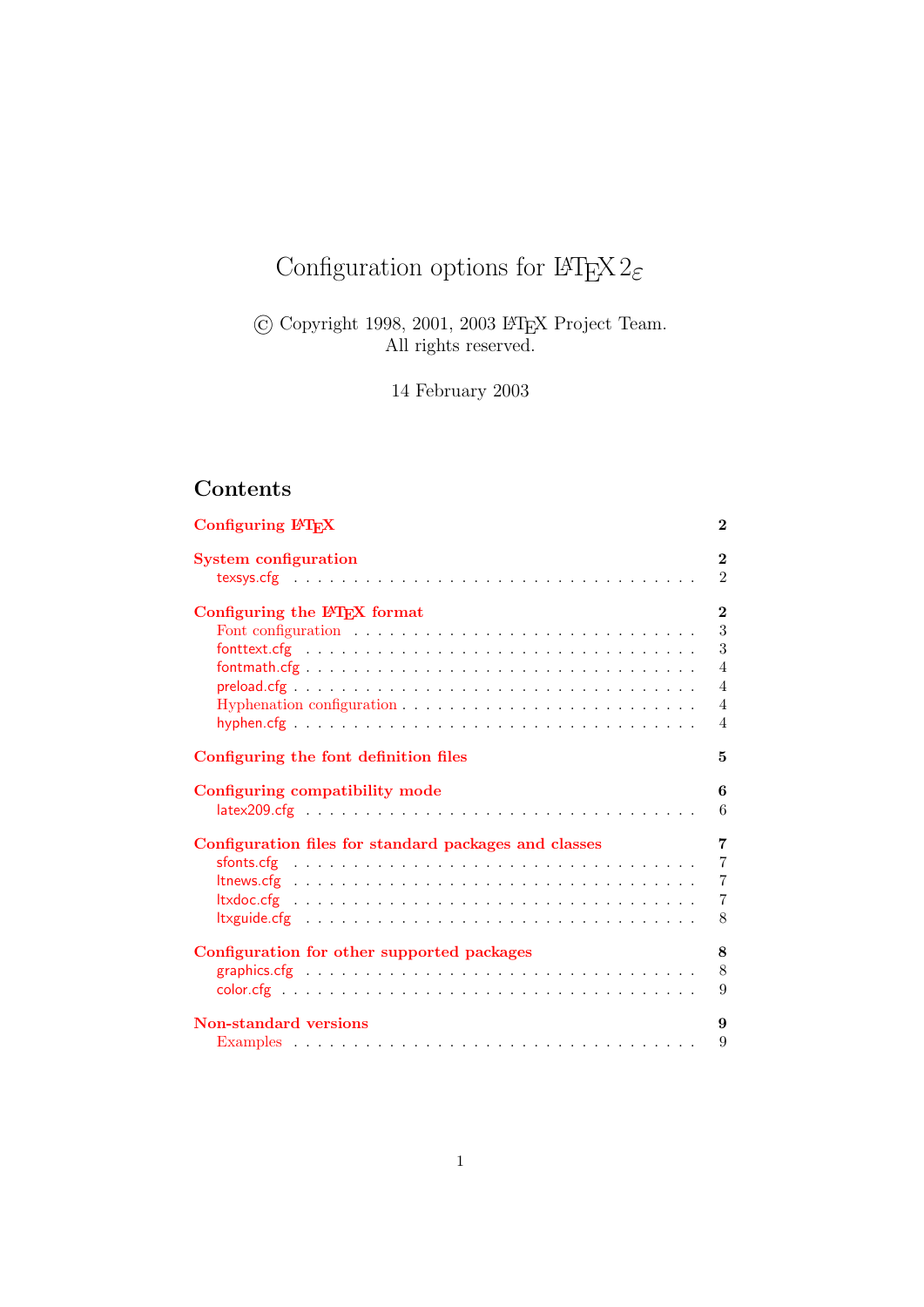## <span id="page-1-0"></span>Configuring LAT<sub>EX</sub>

Since one of the main aims of the new standard LAT<sub>EX</sub> is to give all users the freedom provided by a reliable document processing system linked to a highly portable document format, the number of configuration possibilities is strictly limited. The reasons for this are explained in more detail in the article *Modifying*  $\cancel{B}TEX$  in the file modguide.tex. An important consequence of this is that any document that relies on any extension package must declare this package within the document file; this helps to ensure that the document will work at a different site, where the L<sup>AT</sup>EX system may be configured differently.

Local configuration options are, by convention, placed in 'configuration files', which have extension  $\texttt{.cfg}$ . This document describes the possibilities for configuration in this release of LATEX; it also explains how to configure the font definition files to take advantage of the available fonts.

The last section considers briefly how to proceed if you require further customisation of the formatter.

## <span id="page-1-1"></span>System configuration

### <span id="page-1-2"></span>texsys.cfg

This is the only configuration file that *must* be present. During installation, if  $\LaTeX{} can not find a file with this name then a default file **texsys.cfg**, consisting$ entirely of comments, is written out and used. Note that, until this file has been read, LAT<sub>EX</sub> is not able to test reliably whether a given file exists on the system.

The contents of the file texsys.cfg allow LATEX to cope with various differences between the behaviours of different TEX systems, mainly in relation to file handling. The default version of this file contains, in its comments, possible settings that may be needed for a range of T<sub>E</sub>X systems. For more information, typeset the file ltdirchk.dtx.

If you have copied your LATEX installation from a computer that used a different operating system then you may well have a version of texsys.cfg that will make it difficult to install LAT<sub>EX</sub> on your system. If this happens then start the process again with an empty texsys.cfg file; this will produce an installation that should, at least, allow you to typeset the documentation. However, it is possible that LATEX can still find only those files that are in the current directory; in this case you must set the macro \input@path correctly for your system.

## <span id="page-1-3"></span>Configuring the LAT<sub>EX</sub> format

There are four configuration files that enable personal preferences to be incorporated into the LAT<sub>E</sub>X format file latex.fmt. The range of preferences that can be configured by these files is strictly limited as this helps to ensure document portability.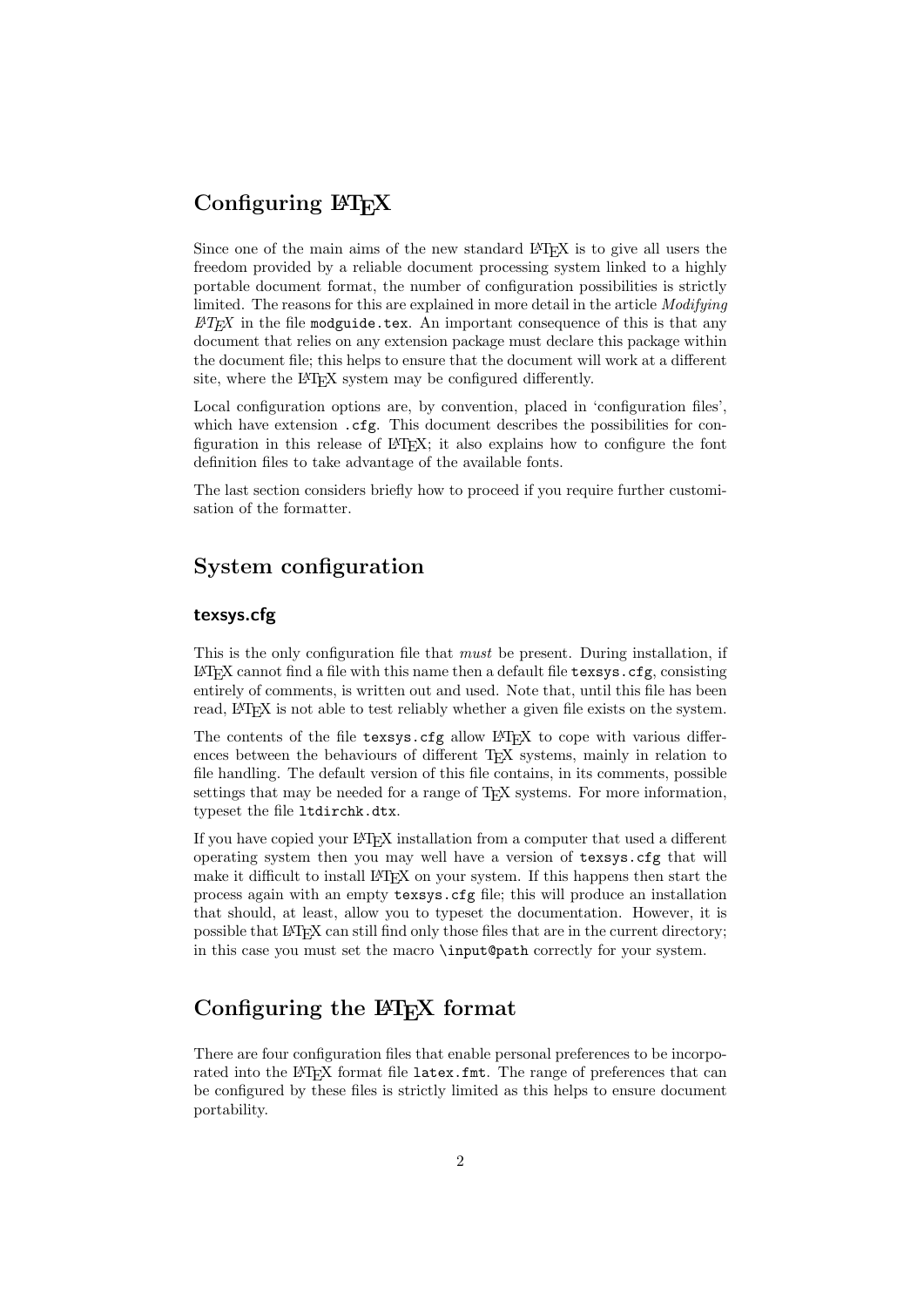All four files work in the same way: if the file  $\langle file \rangle$ .cfg is found, it will be input by iniT<sub>EX</sub>; otherwise a default file  $\langle file \rangle$ . It will be input; this is sometimes done via a minimal  $\langle file \rangle$ .cfg that simply inputs  $\langle file \rangle$ .ltx. Thus, providing your own version of any of these . cfg files can completely override any settings in the corresponding default standard .1tx file.

### <span id="page-2-0"></span>Font configuration

Before you even think about configuring the font declarations by producing a file fontmath.cfg or fonttext.cfg, you should read the documented file fontdef.dtx. This is the source file from which the default files fonttext.ltx and fontmath.ltx are produced; it contains information concerning the contents of the default files and what sort of customisation is possible. In particular, it describes in detail the effects of individual customisations on document portability including: which customisations can be made without endangering the ability to exchange documents with other sites (even if the formatting differs); and which things should be left untouched because they will make your system so different from others that the documents it produces will be non-portable.

WARNING Please note that use of either of these font configuration files has the following consequences.

- Since the content of the file fontdef.dtx might change in the future, anyone writing a font configuration file must be prepared to update it for use with future releases.
- Documents produced on your system are likely, at best, to be portable only in the sense of being processable at a different site—the actual formatting will not be the same if different fonts are used.
- The L<sup>AT</sup>EX Project team will not be able to support you in diagnosing problems if these cannot be reproduced with a format that does not use any configuration files.

## <span id="page-2-1"></span>fonttext.cfg

The file fonttext.cfg can contain declarations relating to the use of fonts in text modes.

If it exists, it defines which font shapes, families and encodings are normally used in text mode, as well as the behavior of font attribute commands such as \textbf etc.

It could be used, for example, to produce a LAT<sub>EX</sub> format that, by default, typesets documents using Times fonts. Be warned, however, that such customisation can have unfortunate consequences; so please read carefully this section and the file fontdef.dtx below if you are thinking of doing this.

Please note carefully the above warning.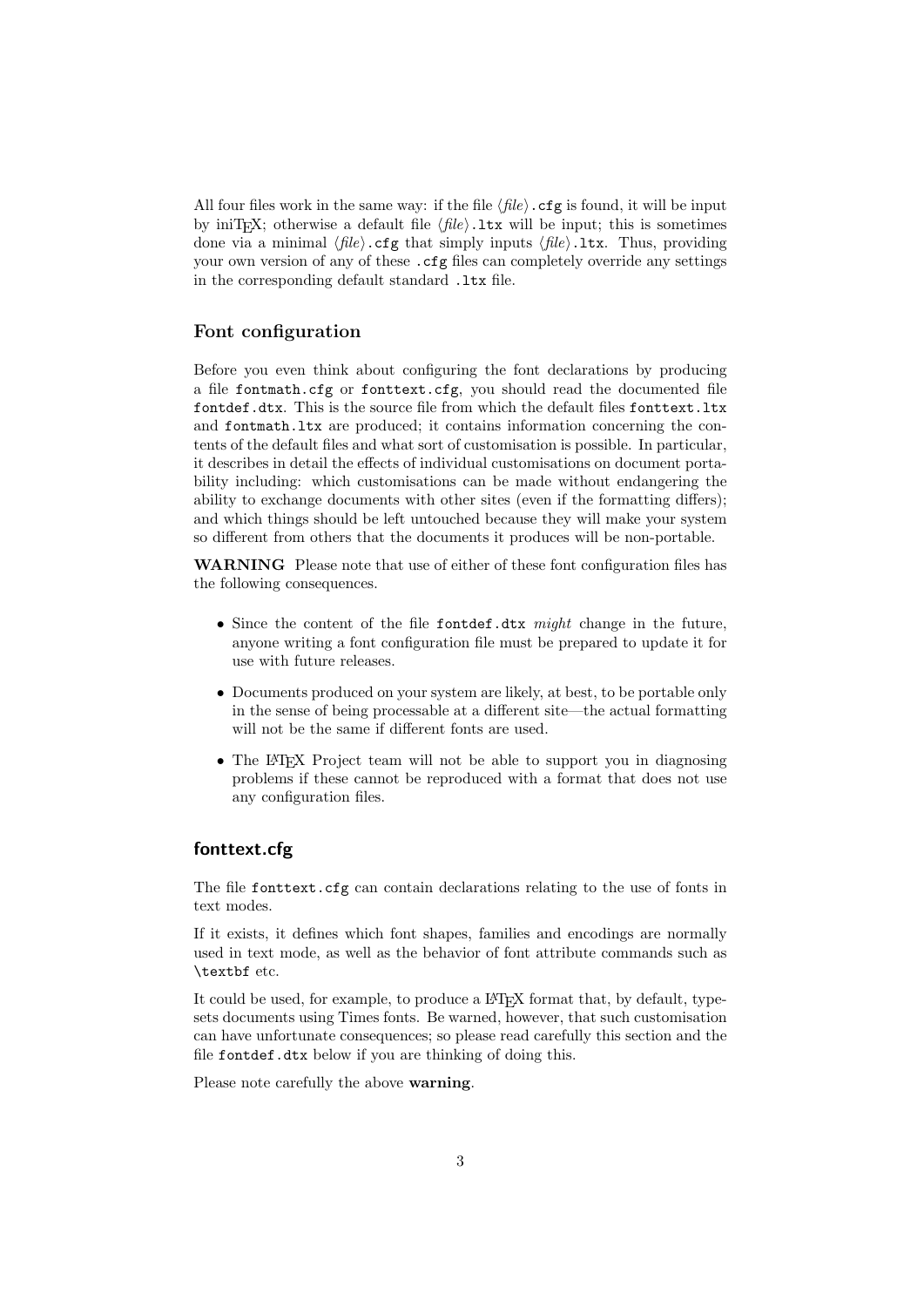#### <span id="page-3-0"></span>fontmath.cfg

The file fontmath.cfg can contain declarations relating to the use of fonts in math mode.

If it exists, it defines which fonts in which sizes are used in math mode, and how they are used. It also defines all the math mode commands that 'are likely to' depend on the choice of math fonts used (e.g. commands that depend on the position of a glyph in a math font).

The main reason for the existence of this file is to provide for future updates when a standard math font encoding is available. Right now we do *not* encourage the use of this configuration file other than for special applications. Writing a proper configuration file for math mode needs expert knowledge!

Please note carefully the above **warning**.

#### <span id="page-3-1"></span>preload.cfg

The contents of the file preload.cfg can control the preloading of commonly used fonts. Preloading fonts speeds up the processing of documents but, because fonts cannot be 'unloaded', you should not preload too many; otherwise you may be unable to process documents requiring unusual font families.

The default file preload.ltx is produced from preload.dtx. It loads only a few fonts and these are a good choice if you normally use documents at the default,  $10 \text{ pt}$ , size. If you normally use  $11 \text{ pt}$  or  $12 \text{ pt}$  then the time for LAT<sub>EX</sub> to startup may be noticeably decreased if you preload the corresponding fonts for the sizes you use. Similarly, if you normally use a different font family, for example Times Roman ( $ptm$ ) then you may want to preload fonts in this family rather than the default Computer Modern fonts.

## <span id="page-3-2"></span>Hyphenation configuration

## <span id="page-3-3"></span>hyphen.cfg

In order to hyphenate text, T<sub>EX</sub> must have hyphenation patterns and, since these patterns can be loaded only by iniTEX, the choice of which patterns to load must be made when the format is created.

The hyphenation patterns for American English are stored in the file named hyphen.tex; LAT<sub>F</sub>X 2.09 always loaded this file when its format was made.

With  $\text{LATEX } 2_{\varepsilon}$  it is possible to configure which hyphenation patterns are to be loaded into the format. When iniT<sub>E</sub>X is processing latex.ltx, it looks for a file called hyphen.cfg; this file can be used to control which hyphenation patterns are loaded. If a file hyphen.cfg cannot be found then iniTEX will load the file hyphen.ltx.

The file hyphen.ltx loads the file hyphen.tex if it can find it; otherwise it stops with an error since a format with no hyphenation patterns is not very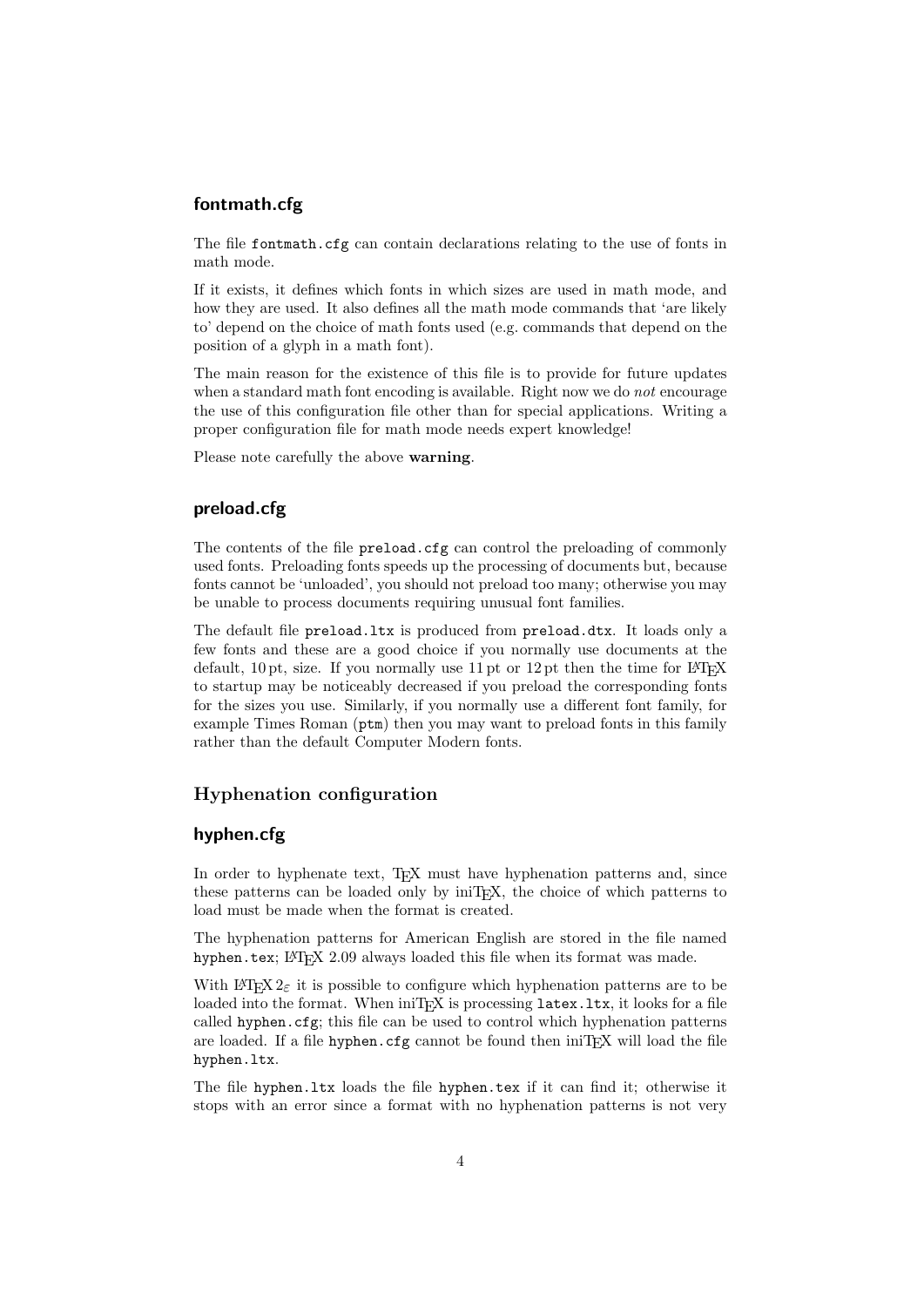useful. It then sets \language=0 and it sets the values \lefthyphenmin=2 and \righthyphenmin=3, which are needed for American English.

Thus, if you want any other patterns to be loaded then you should create a file hyphen.cfg. For each language for which you wish to load hyphenation patterns this file should:

- set  $\langle$ language= $\langle$ number $\rangle$ ;
- load the file which contains the hyphenation patterns for that language.

If the patterns you use require some definitions or assignments then a group should be used to keep such changes local to their file.

Note. The hyphenation files that are read in should *only* set the hyphenation tables for the language, using the commands \hyphenation and \patterns. In particular they should make no assignments to the lowercase/uppercase tables (\lccode and \uccode) and should not make any global command definitions to be used after the file has been read. Unfortunately some older hyphenation files do contain such settings; thus they are incompatible with the mechanisms LATEX uses to ensure independence of input and output encodings.

After this the file hyphen.cfg should:

- set \language to its default value;
- set \lefthyphenmin and \righthyphenmin to the correct values for this default language.

There are packages available, such as 'french', that can help you with this configuration. The 'babel' collection contains many examples of setting up a multilingual LATEX format. The documentation in lthyphen.dtx (the source file for hyphen.ltx) also contains some useful examples.

[We intend in a future release of LAT<sub>EX</sub> to provide a set of standard commands for use in configuring hyphenation.]

## <span id="page-4-0"></span>Configuring the font definition files

If you have special fonts available (or if some fonts are unavailable) at your site then you may need to produce customised versions of the font definition files; these have extension .fd and are read by L<sup>AT</sup>EX to obtain information about the font files installed at your system and when to load them.

Although we do not encourage such customisation, you will find information about the content of these files and its syntax in the documented source file cmfonts.fdd and  $BT_FX2_{\epsilon}$  font selection in the file fintguide.tex. [We hope to be able to provide further information and examples on this subject at some time in the future.]

Please note that the use of customised font definition files has the following consequences.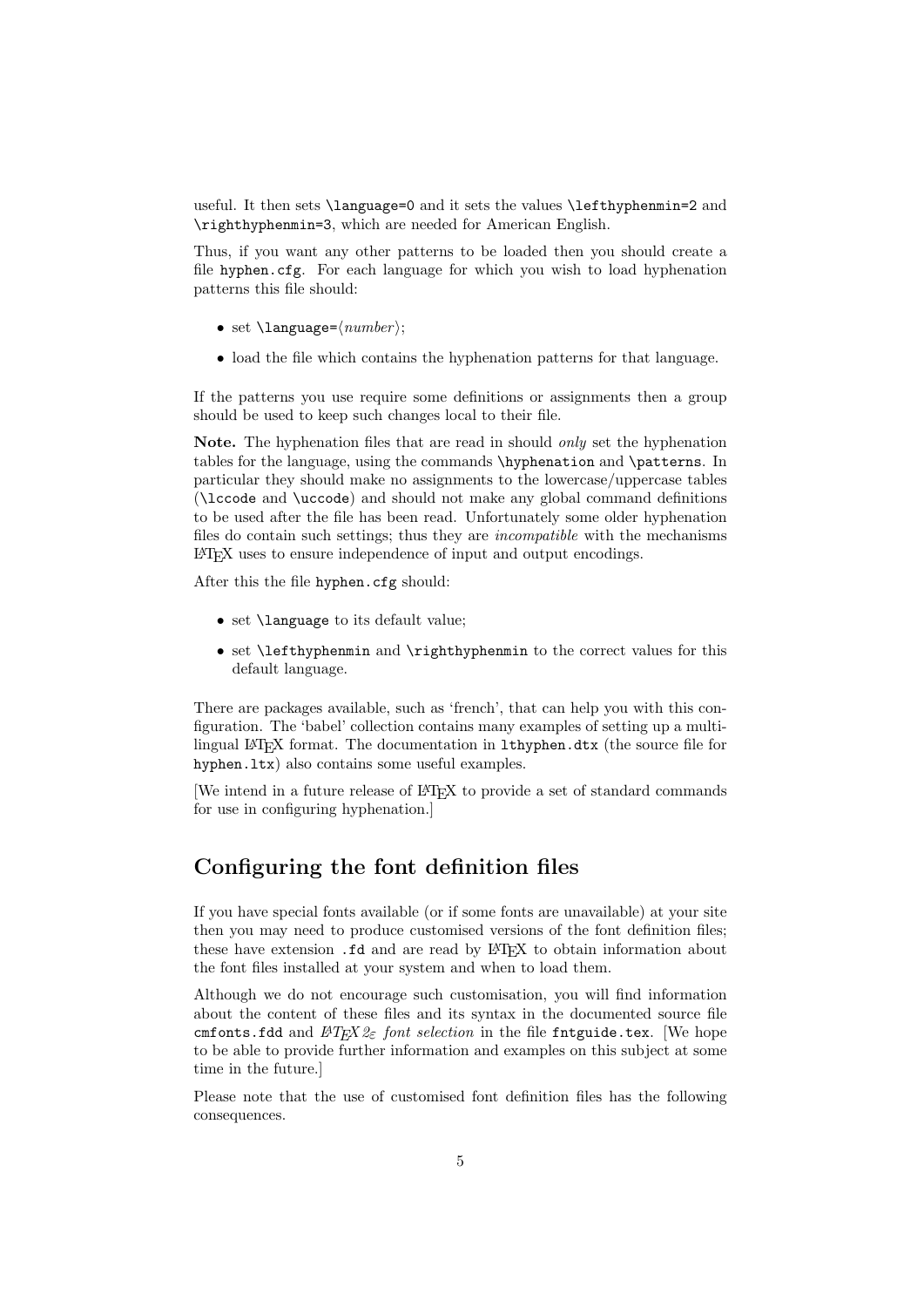- Documents produced on your system will, at best, to be portable only in the sense of being processable at a different site—the actual formatting will not be the same if different fonts are used.
- The LAT<sub>EX</sub> Project team will not be able to support you in diagnosing problems if these cannot be reproduced with a format that does not use any customised font definition files.

Please also note that the whilst licence conditions on the standard font definition files allow you to produce a customised version for your own use, they do not allow you to distribute such a customised font definition file under the original file name!

#### Note to system administrators

If you install a version of LAT<sub>EX</sub> with a locally configured font set-up then this system is likely to produce documents that are no longer 'formatting compatible'; for example, the use of different default fonts will most likely produce different line and page breaks. If you do install, on a multi-user system, a system that is configured in such a way that it is not 'formatting compatible' then you should consider carefully the needs of users who need to create portable documents. A good way to provide for their needs is to make available, in addition, a standard form of LAT<sub>EX</sub> without any 'formatting incompatible' customisations.

## <span id="page-5-0"></span>Configuring compatibility mode

When processing documents that begin with  $\doteq$  documentstyle,  $\mathbb{F} \times \mathbb{Z}_{\epsilon}$  tries to emulate the old  $IATFX$  2.09 system as far as possible.

## <span id="page-5-1"></span>latex209.cfg

Whenever a LAT<sub>F</sub>X document starts with **\documentstyle**, rather than with \documentclass, LATEX assumes that it is a LATEX 2.09 document and therefore processes it in 'compatibility mode'. This does the following:

- sets the flag \@compatibilitytrue;
- inputs the file latex209.def;
- inputs the file latex209.cfg if it exists.

The LATEX 2.09 set-up allowed the format itself to be customised. When making the format with iniTEX, the process ended with this request:

```
Input any local modifications here.
```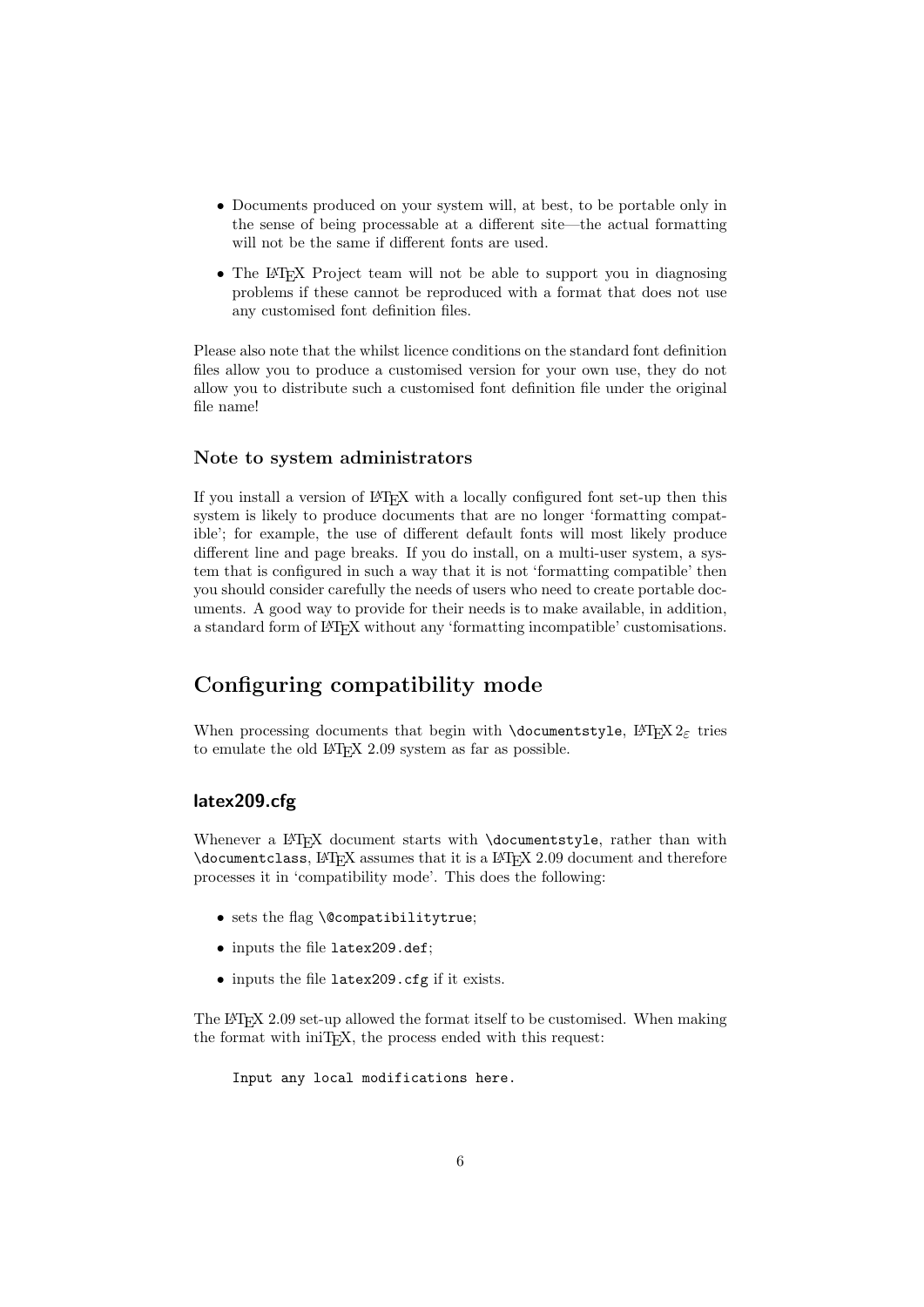If your site did input any modifications at that point then the LAT<sub>E</sub>X  $2\varepsilon$  'compatibility mode' will not fully emulate LAT<sub>E</sub>X 2.09 as installed at your site. In this case you should put all these 'local modifications' into a file called latex209.cfg and put this file in the default input path at your site. These 'local modifications', although not stored in the format, will then be loaded before any old-style document is processed. This should ensure that you can continue to process any old documents that made use of this local customisation.

## <span id="page-6-0"></span>Configuration files for standard packages and classes

Most of the packages in the distribution do not have any associated configuration files. The exceptions are listed here.

## <span id="page-6-1"></span>sfonts.cfg

The file sfonts.cfg can contain declarations relating to the use of fonts in the slides class. If it exists, it is read instead of the file sfonts.def.

Please note that use of this configuration file has the following consequences.

- Since the font set-up for slides has not yet been revised to fit modern usage, the content of this file should be completely updated sometime. Thus anyone writing such a configuration file must be prepared to update it for use with future releases.
- Documents are portable only in the sense of being processable at a different site—the actual formatting will not be the same if different fonts are used.
- The LAT<sub>EX</sub> Project team will not be able to support you in diagnosing problems if these cannot be reproduced with a format that does not use this configuration file.

#### <span id="page-6-2"></span>ltnews.cfg

The file ltnews.cfg can be used to customise some aspects of the behaviour of the ltnews class; this class is used to typeset the newsletter accompanying every LATEX distribution. If this file is present then it is read in at the beginning of the file ltnews.cls.

## <span id="page-6-3"></span>ltxdoc.cfg

The file ltxdoc.cfg can be used to customise some aspects of the behaviour of the ltxdoc class; this class is used to typeset the documented code in the .dtx files. If this file is present then it is read in at the beginning of the file ltxdoc.cls.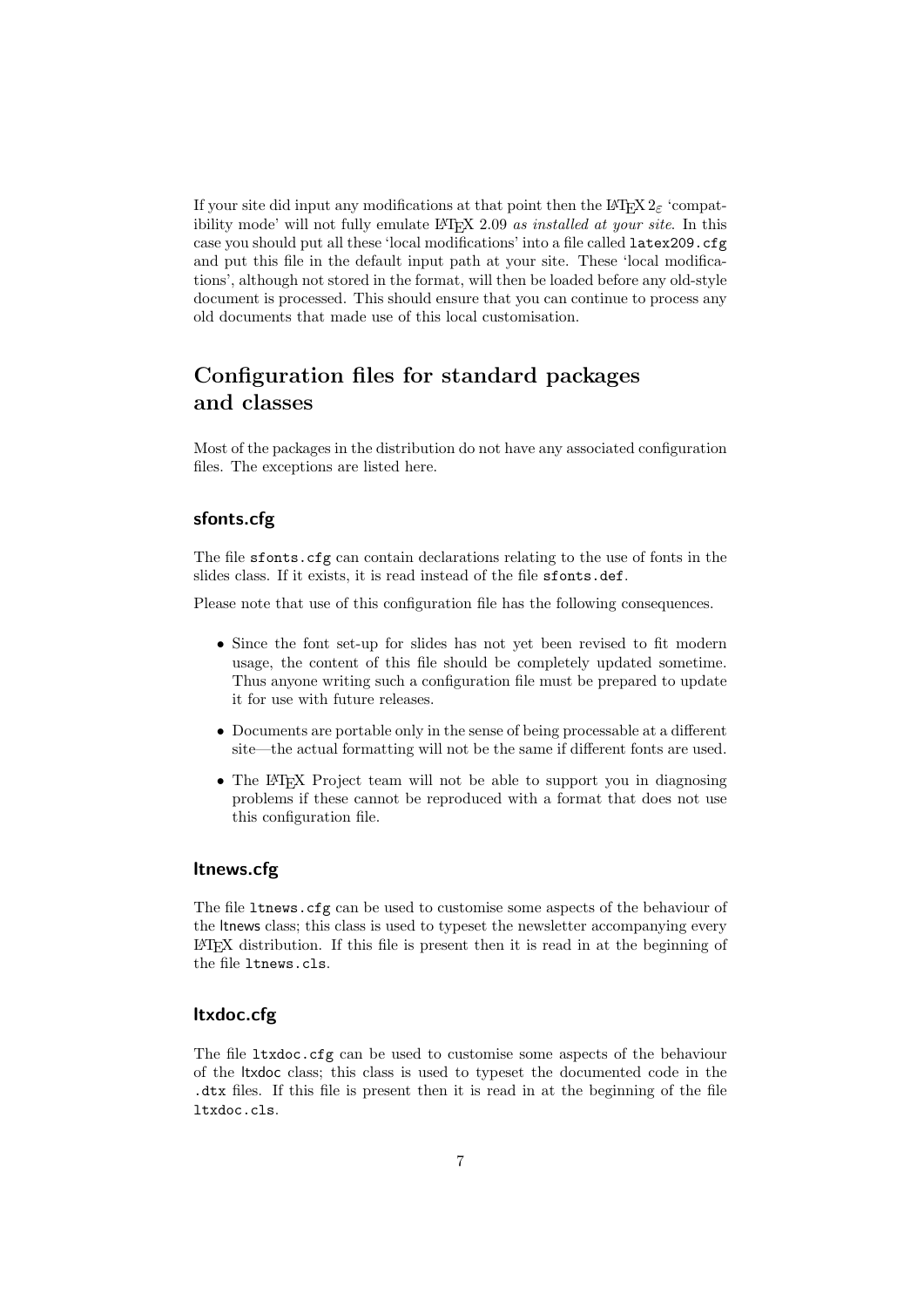As this file is read before the article class is loaded, you may pass options to article. For example the following line might be added to ltxdoc.cfg to format the documentation for A4 paper instead of the default US letter paper size.

### \PassOptionsToClass{a4paper}{article}

You should note however, that even if paper size options are specified, the ltxdoc class always sets the \textwidth parameter to 355 pt, to enable 72 columns of text to appear in the verbatim code listings. If you really need to over-ride this you could use:

#### \AtEndOfClass{\setlength{\textwidth}{ ...}}

To set the \textwidth to your desired value at the end of the ltxdoc class.

By default, most of the .dtx documented code files in the distribution will produce a 'description' section followed by full source listing of the package. If you wish to suppress the source listings you may add the following line to ltxdoc.cfg:

#### \AtBeginDocument{\OnlyDescription}

The documentation of the ltxdoc package, which may be typeset from the file ltxdoc.dtx, contains more examples of the use of this configuration file.

## <span id="page-7-0"></span>ltxguide.cfg

The class ltxguide is used by the 'guide' documents, such as this document, in the LAT<sub>EX</sub> distribution. A configuration file ltxguide.cfg may be used with this class in a way very similar to the customisation of the ltxdoc class described in the previous section.

## <span id="page-7-1"></span>Configuration for other supported packages

The 'graphics' bundle of packages needs two configuration files, primarily to specify the driver used to process the .dvi file that LATEX produces. More documentation on these files comes with the graphics bundle but we mention them here for completeness.

### <span id="page-7-2"></span>graphics.cfg

Normally this file just specifies a default option, by calling \ExecuteOptions, for example \ExecuteOptions{dvips} or \ExecuteOptions{textures}.

This file is read by the graphics package, and so affects all the packages in the bundle that are based on graphics: graphicx, epsfig, lscape.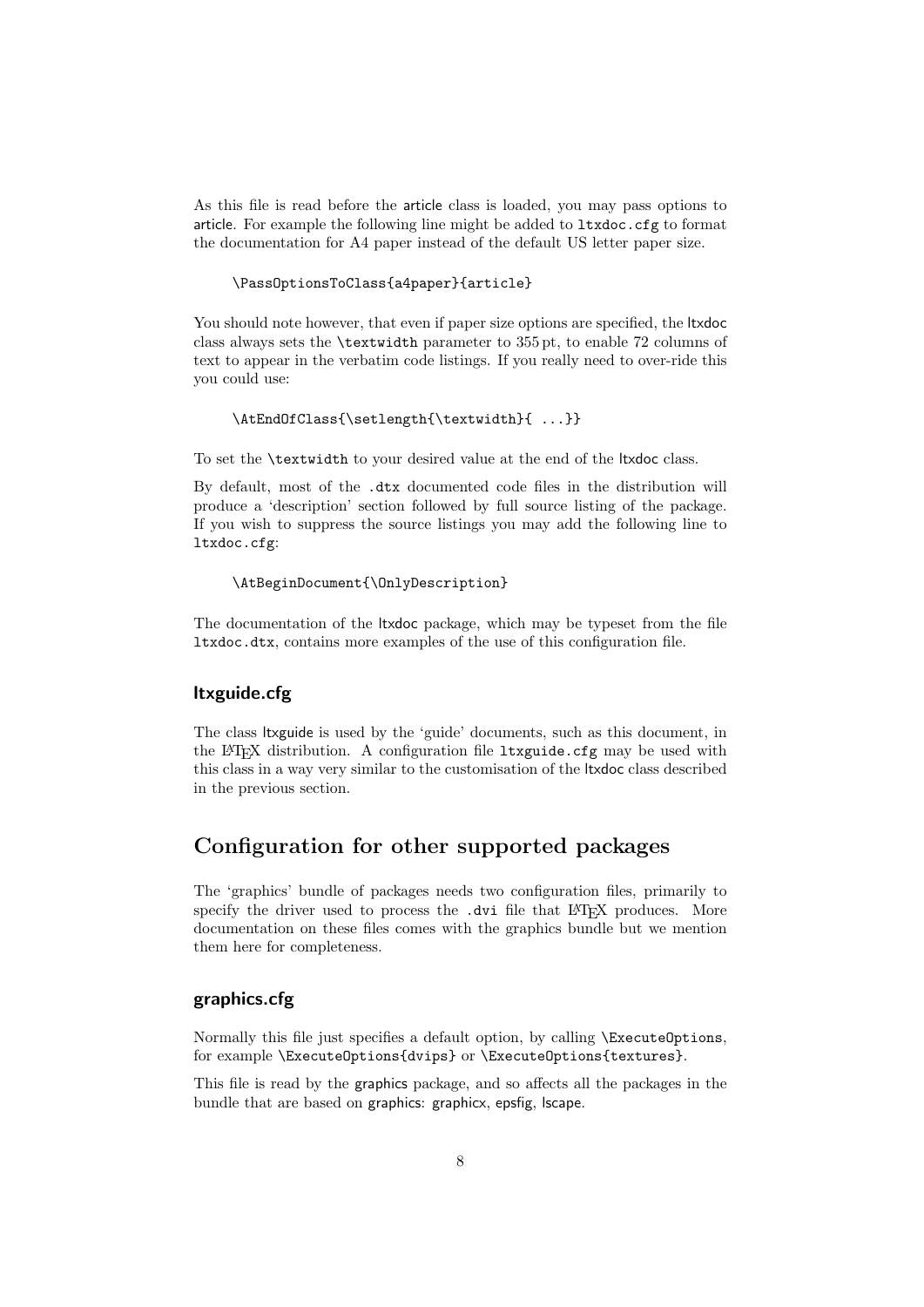## <span id="page-8-0"></span>color.cfg

Normally this file is identical to graphics.cfg. It specifies the default driver option for the color package.

## <span id="page-8-1"></span>Non-standard versions

If you feel the need to make a version of LATEX that differs from the standard version in ways that are not possible using the above configuration possibilities, then you should first read *Modifying*  $BTEX$  in the file modguide.tex; this will probably make you realise that you do not have any such need.

Thus we are sure that you will never need to create a non-standard version and, even if you do create one, we hope that you will not distribute such a version. Nevertheless, you are permitted to do this provided you take great care to do the following:

- respect the conditions in legal.txt and individual files regarding modification of files and changing the name;
- change all the relevant '\typeout banners': i.e. those produced by all the non-standard files in your version and by the format;
- ensure that the method used to run your version is clearly distinguished from that used to run standard L<sup>AT</sup>EX; e.g. by using a command name or menu entry that is clearly different from latex (or LaTeX etc).

### <span id="page-8-2"></span>Examples

Since we have been prompted, despite our misgivings, to document how to do this by members of the League for Programming Freedom, it seems appropriate to describe here a possible modification of LATEX to produce a system called fsfT<sub>EX</sub>.

To do this, you should create a file called fsftex.tex and then run it using iniT<sub>E</sub>X and the standard LAT<sub>E</sub>X format.

The contents of the file fistex.tex should be as shown on page [10.](#page-8-2) The particular changes to the LATEX kernel that you wish to make need to be added to the file at the position indicated. You can also choose the extensions you want to use for the class and package files in your system.